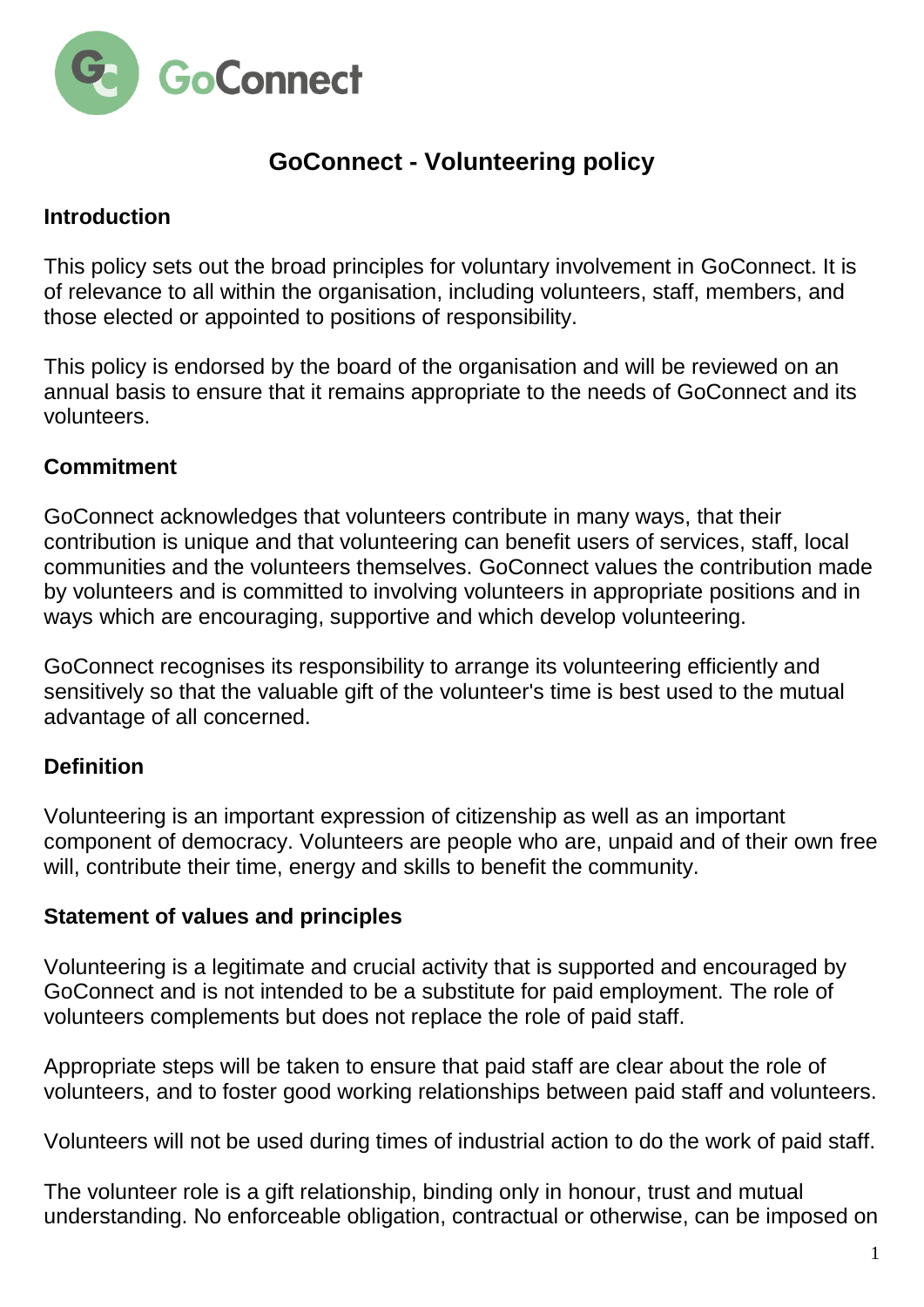

volunteers to attend, give or be set a minimum amount of time to carry out the tasks involved in their voluntary activity. Likewise the organisation cannot be compelled to provide either regular tasks, payment or other benefit for any activity undertaken by the volunteer.

Although volunteers offer time freely and willingly without binding obligation, there is a presumption of mutual support and reliability. Reciprocal expectations are acknowledged – both of what the organisation expects of volunteers and what volunteers expect of the organisation.

## **Volunteer Co-ordination**

All volunteers will have a nominated member of staff or volunteer to offer guidance and advice to help the volunteer carry out tasks effectively. Volunteers will be informed of who to contact to receive support and supervision.

The nominated post holder with overall responsibility for the development of voluntary activities within the organisation is Alun Prosser. This person is responsible for the management and welfare of the organisations volunteers.

#### **Recruitment & Selection**

GoConnect is committed to equal opportunities and believes that volunteering should be open to all regardless of race, gender, religion, sexual orientation, political beliefs or offending background that does not create a risk to vulnerable groups including children. The acceptance of volunteer assistance for a particular role is made on merit, the sole selection criterion being the individual's suitability to carry out agreed tasks. Information about the volunteer not relevant to the performance of the volunteering tasks concerned will be disregarded by the organisation in terms of recruitment and selection.

Volunteering opportunities will be widely promoted in ways that makes them accessible to all members of the community.

Volunteers who are considered unsuitable for a particular task will either be offered alternative voluntary involvement with the organisation or referred to the nearest Volunteer Centre.

All volunteers will be asked to produce two references and will be invited to attend an informal interview. If the volunteer will be carrying out activities with vulnerable groups (children and/or adults) there may be other safer recruitment procedures carried out including asking a volunteer to undergo an enhanced Disclosure and Barring Services (DBS) check. More detailed information will be made available specific to legislative requirements and to the particular volunteer position.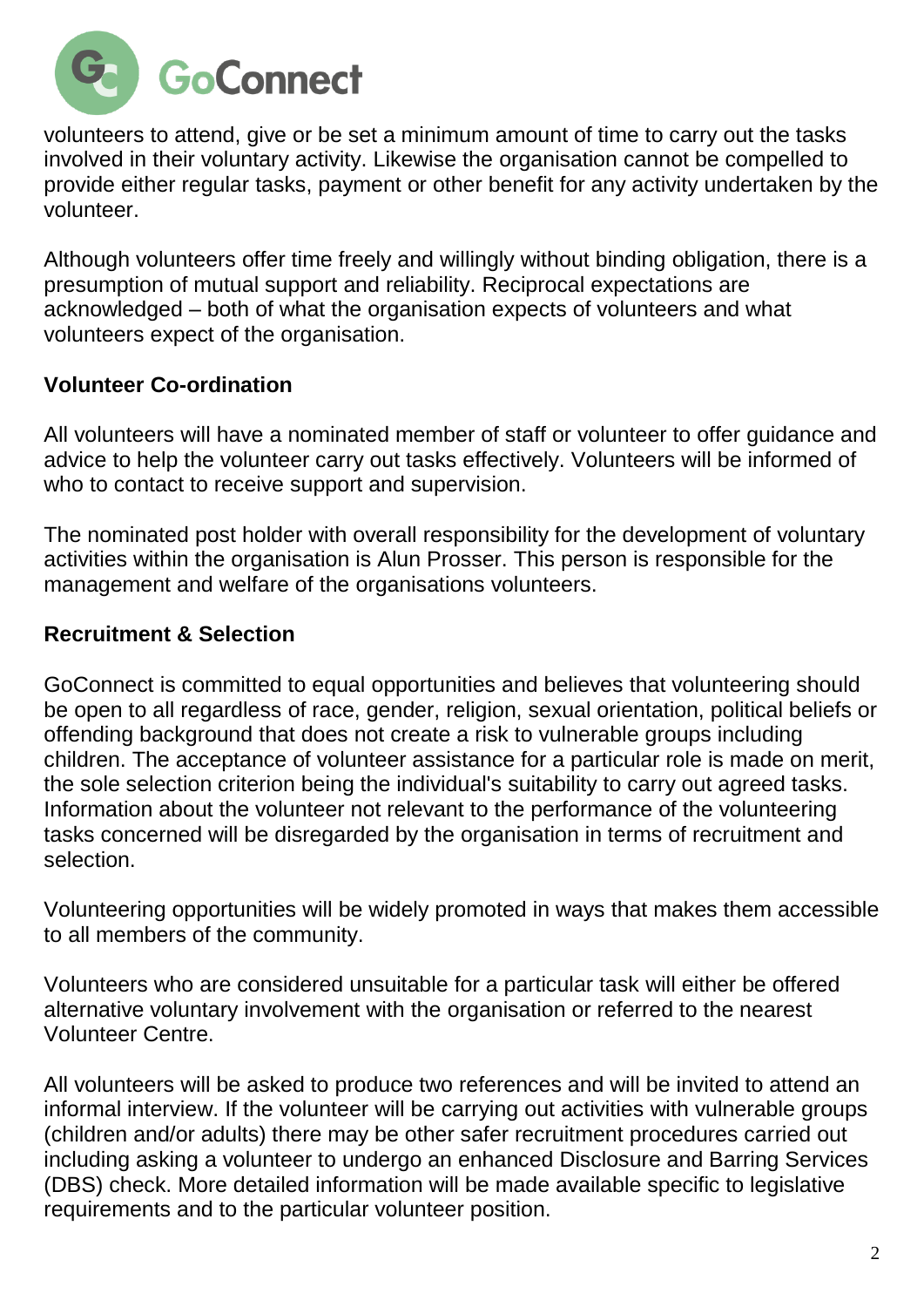

Volunteers will have a clear and concise task description, which will be subsequently reviewed at agreed intervals during the duration of the role. The task description will be prepared in conjunction with the volunteer and the designated person referred to above.

New volunteers will be properly inducted into the organisation.

Volunteers will be properly briefed about the activities to be undertaken and given all the necessary information to enable them to perform with confidence.

# **Training & Development**

All volunteers will be made aware of and have access to all the organisation's relevant policies, including those relating to volunteering, health & safety, safeguarding vulnerable groups and equal opportunities.

The development of training and support for volunteers is a high priority for the organisation in order to equip them with the necessary information and skills to carry out their tasks. It will be the responsibility of the designated person referred to above to see that this training is provided. It is the responsibility of the volunteer to attend relevant training.

Training in the supervision of volunteers will be provided for all those who have direct responsibility for volunteers.

# **Support, Supervision and Recognition**

Volunteers will have a named person to whom they can take their volunteering concerns and seek guidance and support.

Volunteers will have access to regular support and supervision. This will enable both the volunteer and the supervisor to identify, monitor and evaluate the volunteer's involvement, recognise achievements and identify individual training needs, including that relevant to their particular volunteering role and to their wider personal development. The frequency, duration and format of these sessions will be negotiated between the volunteer and the designated officer referred to above.

Volunteers will be given the opportunity, where relevant, to share their views and opinions with the organisation's wider staff, at staff meetings etc.

A process will be developed in order to give formal recognition of the contribution of the organisation's volunteers (e.g. internal awards, articles in newspapers and newsletters, thank you letters etc.) or outline any existing process.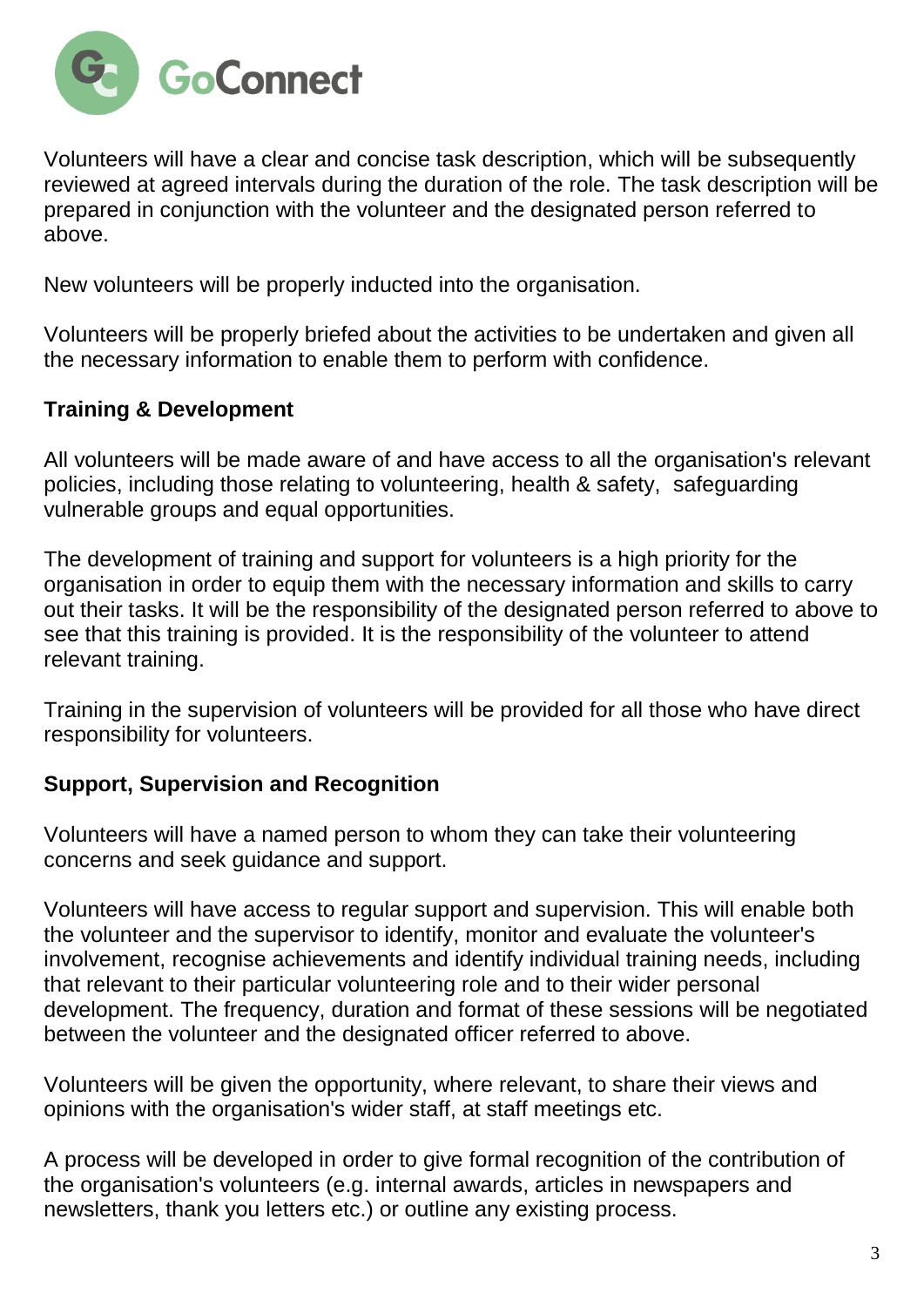

## **Expenses**

GoConnect recognises that the reimbursement of expenses incurred in traveling to and from the place of volunteering or in the course of volunteering is important from an equal opportunities point of view. This is necessary to ensure that all individuals have access to voluntary opportunities.

The organisation's volunteers are able to claim reasonable out of pocket expenses, subject to the production of receipts as evidence of the expenditure. What can be reclaimed from the organisation and the calculation of expenses will be explained to the volunteer before they start any activity likely to give rise to expenses.

The organisation has a consistent approach to the reimbursement of expenses which are the same for volunteers, staff, etc. and are as approved by the Inland Revenue.

It is the responsibility of the designated person referred to above to make volunteers aware of the procedure for the reimbursement of expenses.

#### **Insurance**

The organisation's liability insurance policies include the activities of volunteers and liability towards them.

The organisation does not insure the volunteer's personal possessions against loss or damage

# **Confidentiality**

The organisation will advise the volunteer on its confidentiality policy and procedures, where relevant. This would include those relating to personal information held by the organisation relating to the volunteer.

# **Settling Differences**

The organisation aims to treat all volunteers fairly, objectively and consistently. The organisation seeks to ensure that volunteers' views are heard, noted and acted upon promptly and aim for a positive and amicable solution based on the organisation's guidelines for settling differences.

The designated officer referred to above is responsible for handling problems regarding volunteer complaints or conduct and these should be referred to him/her. In the event of a problem, all relevant facts should be obtained as quickly as possible.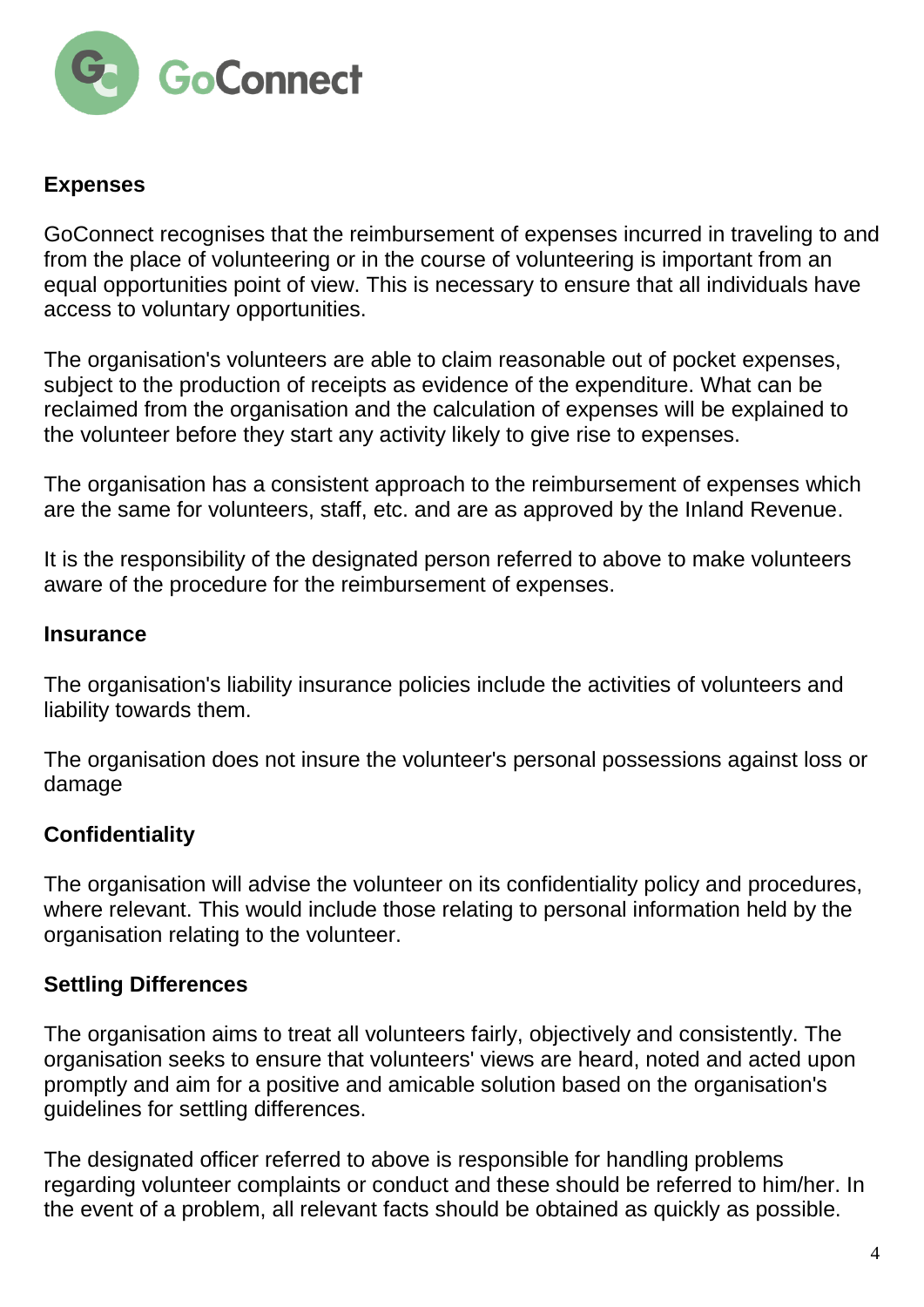

Support will be provided by the organisation to the volunteer while it endeavours to resolve the problem in an informal manner. If an informal resolution proves impossible, the organisation's wider grievance or complaints policies and procedures (which include volunteers) will be referred to. If a volunteer's behaviour is repeatedly or seriously unacceptable, they may be asked to change their role, or to leave the organization.

# **Rights and Responsibilities**

The organisation recognises the rights of volunteers to:

- know what is (and what is not) expected of them
- have adequate support in their volunteering
- receive appreciation
- volunteer in a safe environment
- be insured
- know their rights and responsibilities if something goes wrong
- receive relevant out-of-pocket expenses
- receive appropriate training
- be free from discrimination
- be offered the opportunity for personal development

The organisation expects volunteers to:

- be reliable
- be honest
- respect confidentiality
- make the most of training and support opportunities
- carry out tasks in a way that reflects the aims and values of the organisation
- carry out tasks within agreed guidelines
- respect the work of the organisation and not bring it into disrepute
- comply with the organisation's policies

#### **Further information**

The [Investing in Volunteers Standard](http://iiv.investinginvolunteers.org.uk/) requires that the organisation has a written policy on volunteer involvement that sets out the organisation's values for volunteering involvement and highlights the need for procedures for managing volunteers, based on principles of equality and diversity (Indicator 1.1).

**WCVA** [www.wcva.org.uk/volunteering](http://www.wcva.org.uk/volunteering)